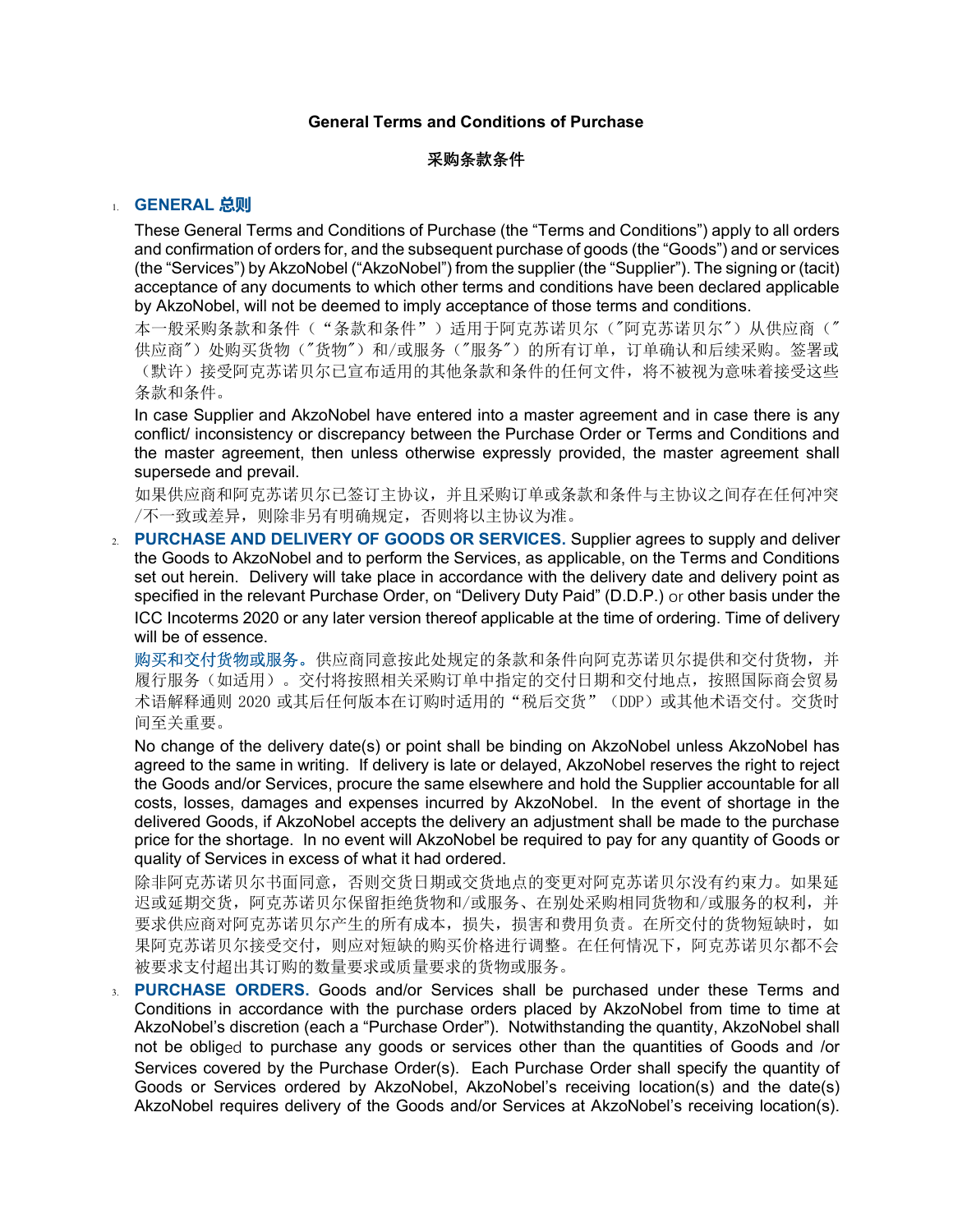Purchase Orders may, at AkzoNobel's discretion, also specify marking instructions, packaging, method of shipment, routing instructions or other special requirements. Each Purchase Order shall be deemed accepted by Supplier unless Supplier notifies AkzoNobel in writing within twenty-four hours that Supplier rejects the Purchase Order.. AkzoNobel may, by written notice given prior to shipment of the Goods and/or Services covered by a Purchase Order, cancel or make changes to the Purchase Order. If any such change fails to conform to these Terms and Conditions, Supplier shall immediately notify AkzoNobel; otherwise, the change will be deemed accepted by Supplier.

采购订单。货物和/或服务应按照阿克苏诺贝尔根据自己的决定不时下达的采购订单(分别简称 "采购订单")根据本条款和条件进行购买。尽管规定了购买数量,但除了订单所注明的货物和/ 或数量以外,阿克苏诺贝尔没有义务购买任何货物或服务。每一份采购订单都将注明阿克苏诺贝尔 订购的货物或服务数量、阿克苏诺贝尔的收货地址以及阿克苏诺贝尔要求在其收货地址进行交付货 物和/或服务的日期。阿克苏诺贝尔还可以根据自己的决定,在采购订单上注明标识说明、包装、 运输方法、路线说明或其他特殊要求。除非供应商在 24 小时之内书面通知阿克苏诺贝尔拒绝订单, 否则每一份采购订单都将被视为供应商已接受。阿克苏诺贝尔可通过在装运采购订单涵盖的货物和 /或服务前发送书面通知,取消或修改采购订单。如果对采购订单所作的任何此类修改违反了本条 款和条件,供应商应立即通知阿克苏诺贝尔;否则,将视为供应商接受了此类修改。

4. PRICE. Unless AkzoNobel and Supplier agree otherwise in writing instead or are subject to such an agreement on their behalf, the price for the Goods and/or Services shall be as set forth in the Purchase Order. The price shall include all applicable VAT, purchase, use and other taxes. Supplier shall pay, or if AkzoNobel makes payment shall promptly reimburse AkzoNobel for, all such taxes. Supplier warrants that the prices charged to AkzoNobel are Supplier's lowest prices for the Goods and/or Services. If Supplier offer to sell, or sells, any Goods and /or Services to a third party during the duration of these Terms and Conditions, at a lower price than the price charged to AkzoNobel, Supplier shall promptly reduce its price for such Goods and/or Services to AkzoNobel to match such lower price. For the duration of these Terms and Conditions a third party offers to sell similar Goods and/or Services to AkzoNobel at a price that is lower than the price charged by Supplier under these Terms and Conditions, upon demand from AkzoNobel Supplier shall either reduce its price for the Goods and/or Services to match such lower price or permit AkzoNobel (at its discretion) to purchase such lower priced Goods and/or Services and reduce its purchases from Supplier under these Terms and Conditions without liability to Supplier.

价格。除非阿克苏诺贝尔和供应商另行书面同意,或受制于该两方另行签署的协议,货物和/或服 务价格应当如同采购订单约定。该等价格应当包含所有适用的增值税、销售、使用和其他税费。供 应商应当支付此类税费;如果阿克苏诺贝尔支付了此类税费,供应商应立即向阿克苏诺贝尔作出偿 付。供应商保证给阿克苏诺贝尔的价格是该货物和/或服务的最低价格。在本条款和条件有效期内, 如果供应商以更低的价格向第三方试图或实际出售任何货物和/或服务,那么,供应商应当立即降 低卖给阿克苏诺贝尔的货物和/或服务价格,达到相同的低价。在本条款和条件有效期内,如果第 三方提出以低于本协议定价的价格向阿克苏诺贝尔出售同种货物和/或服务,那么供应商应当按照 阿克苏诺贝尔的要求将价格降至上述更低价格,或者允许阿克苏诺贝尔(根据自己的决定)购买价 格更低的上述货物和/或服务,减少从供应商处购买货物和/或服务的数量,并且对供应商不承担任 何责任。

Price increases or charges not expressly set out in the Purchase Order shall not be effective unless agreed to in advance in writing by AkzoNobel. Supplier will issue all invoices on a timely basis. All invoices delivered by Supplier must meet AkzoNobel's requirements, and at a minimum shall reference the applicable Purchase Order. Unless otherwise stated in the Purchase Order, payment of the undisputed portion of properly rendered invoices due on the fourth business day of the next month following 90 days upon date of invoice. Invoices for Goods shall not issue prior to the date the Goods are delivered to AkzoNobel's delivery location. AkzoNobel shall have the right to withhold payment of any invoiced amounts that are disputed in good faith until the parties reach an agreement with respect to such disputed amounts and such withholding of disputed amounts shall not be deemed a breach of the Purchase Order nor shall any interest be charged on such amounts.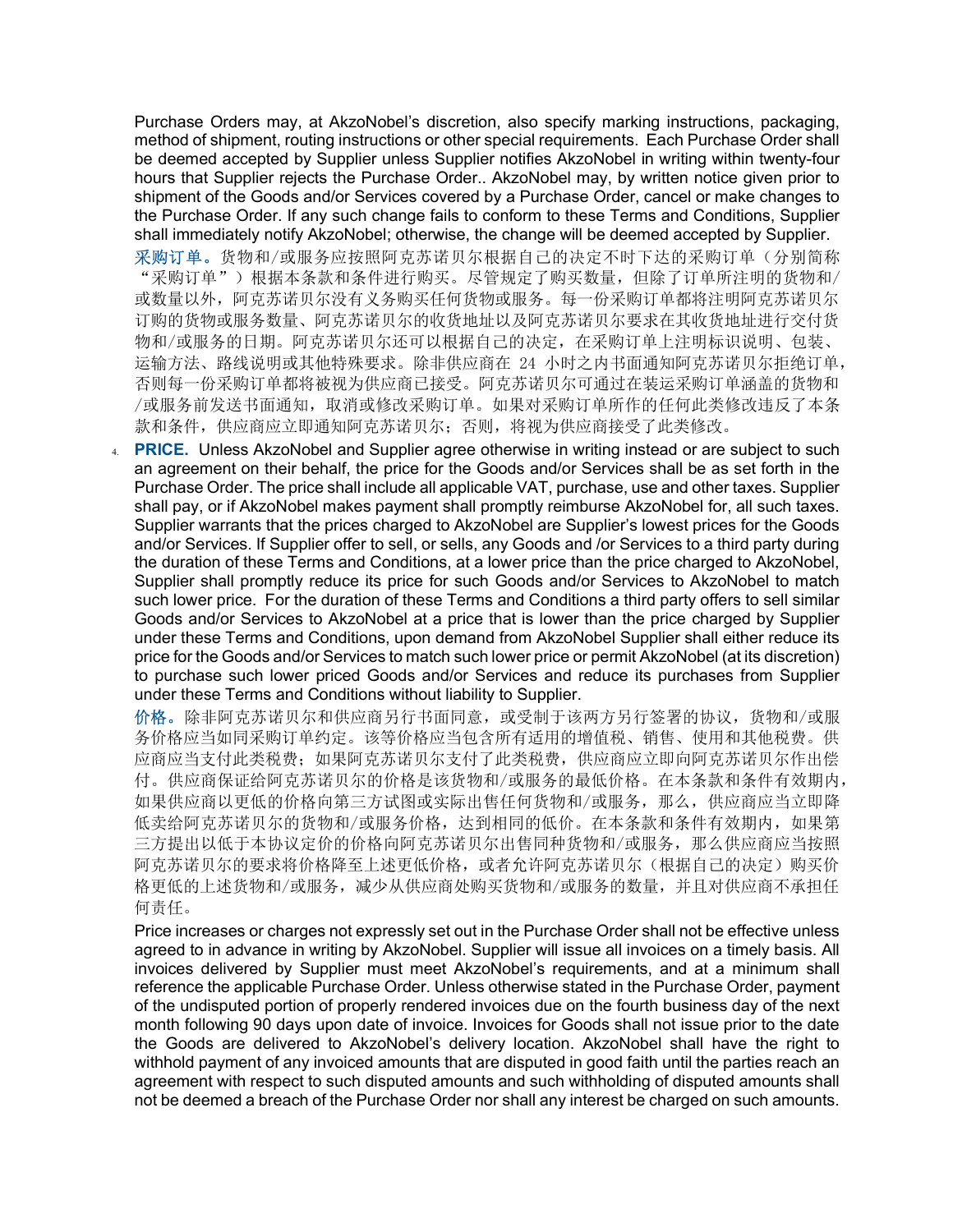Notwithstanding the foregoing, AkzoNobel agrees to pay the balance of the undisputed amounts on any invoice that is the subject of any dispute within the time periods specified herein.

除非阿克苏诺贝尔事先书面同意,否则采购订单中未明确规定的提价或收费将无效。供应商将及时 开具所有发票。供应商交付的所有发票必须符合阿克苏诺贝尔的要求,并且至少应提及相应的采购 订单。除非采购订单中另有约定,自发票日期 90 天后的下个月的第四个工作日支付正确提交的发 票的无争议部分。货物发票不得早于货物交付至阿克苏诺贝尔的交付地点前出具。阿克苏诺贝尔有 权保留任何发票金额有真诚善意争议部分的付款,直到当事方就此类争议金额达成协议,并且这种 对有争议金额的扣留不应被视为违反采购订单,也不应就此金额被收取任何利息。尽管有前述规定, 阿克苏诺贝尔同意在此处指定的时间段内,支付有争议的发票中无争议部分的金额。

5. RISK OF LOSS AND TITLE. Risk of loss will pass to AkzoNobel on the delivery point stated in the Purchase Order in accordance with the mutually agreed Incoterm hereunder. Title to the Goods and/or Services will pass to AkzoNobel at the time risk of loss passes to AkzoNobel hereunder.

损失风险与所有权。损失风险将在遵循双方同意的贸易术语的采购订单中规定的交货地点转移给阿 克苏诺贝尔。货物和/或服务的所有权将在损失风险转移给阿克苏诺贝尔时转交给阿克苏诺贝尔。

6. WARRANTY AGAINST INFRINGEMENT. Supplier warrants that the Goods and/or Services, the purchase of the Goods and/or Services, and the typical uses of the Goods (and, if different and known to Supplier, AkzoNobel's specific use of the Goods), either alone or in combination with other materials, does not and will not infringe or contribute to the infringement of any patent, trademark, copyright or other intellectual property right.

针对侵权的保证。供应商保证,该货物和/或服务,该货物和/或服务的购买以及该货物和/或服务 的正常使用(若非正常使用,且阿克苏诺贝尔已告知供应商货物的特定用途),无论是单独使用, 还是与其他材料配用,均不会侵犯或导致侵犯任何专利权、商标权、版权或其他知识产权。

7. **GOODS WARRANTIES.** Supplier warrants that at the time they are delivered to AkzoNobel's receiving facility and for their shelf life (or for Goods not having a shelf life for a reasonable period after delivery taking into account the nature of the Goods), the Goods shall: (i) conform to the Specifications; (ii) except to the extent conflicting with the Specifications (in which case the Specifications shall control) conform to all samples or descriptions provided to AkzoNobel; (iii) be free from defects in materials and workmanship; (iv) be merchantable; and (v) if Supplier has knowledge of AkzoNobel's intended use, be fit for such use. Supplier further warrants that the Good shall be properly packaged and labelled and that the Goods shall be free and clear of all liens and encumbrances and that Supplier shall transfer to AkzoNobel, at the time title to the Goods passes, good and marketable title to same. The warranties by Supplier set forth herein shall survive any inspection, testing, delivery or acceptance of, or payment by AkzoNobel for, the Goods.

货物保证。在阿克苏诺贝尔的收货地点交货时和货物保质期内(对于无保质期的货物,考虑到货物 的性能,在交货后的合理期限内),供应商对货物作出如下保证:(1)符合规格要求;(2)除非与规 格相冲突(在这种情况下,应当以规格要求为准),否则应与提供给阿克苏诺贝尔的所有样品或描述 相一致;(3)材料和工艺无任何缺陷;(4)具有适销性;以及 (5)如果供应商知道阿克苏诺贝尔对货 物的预定用途,具有适用性。供应商还保证对货物进行妥善的包装和标识,货物无任何留置权和产 权负担,并且保证在移交货物的所有权时一并向阿克苏诺贝尔移交完整的及可转让的权利。对货物 进行检测、试验、交货或收货或者阿克苏诺贝尔付款之后,本协议所规定的供应商保证仍然有效。

8. SERVICES WARRANTIES. Supplier shall perform all Services by exercising that degree of skill, diligence, care, which would be expected from a professional service provider; and in accordance with all Specifications of the AkzoNobel's policies, guidelines and codes of conduct applicable to Supplier. The Supplier undertakes that while providing the Services he will use only personnel with the skills, training, expertise, and qualifications necessary to carry out such Services. AkzoNobel reserves the right to object to any of the Supplier's personnel engaged in the performance of Services who, in the reasonable opinion of AkzoNobel, are lacking in appropriate skills or qualifications, engage in misconduct, constitute a safety risk or hazard or are incompetent or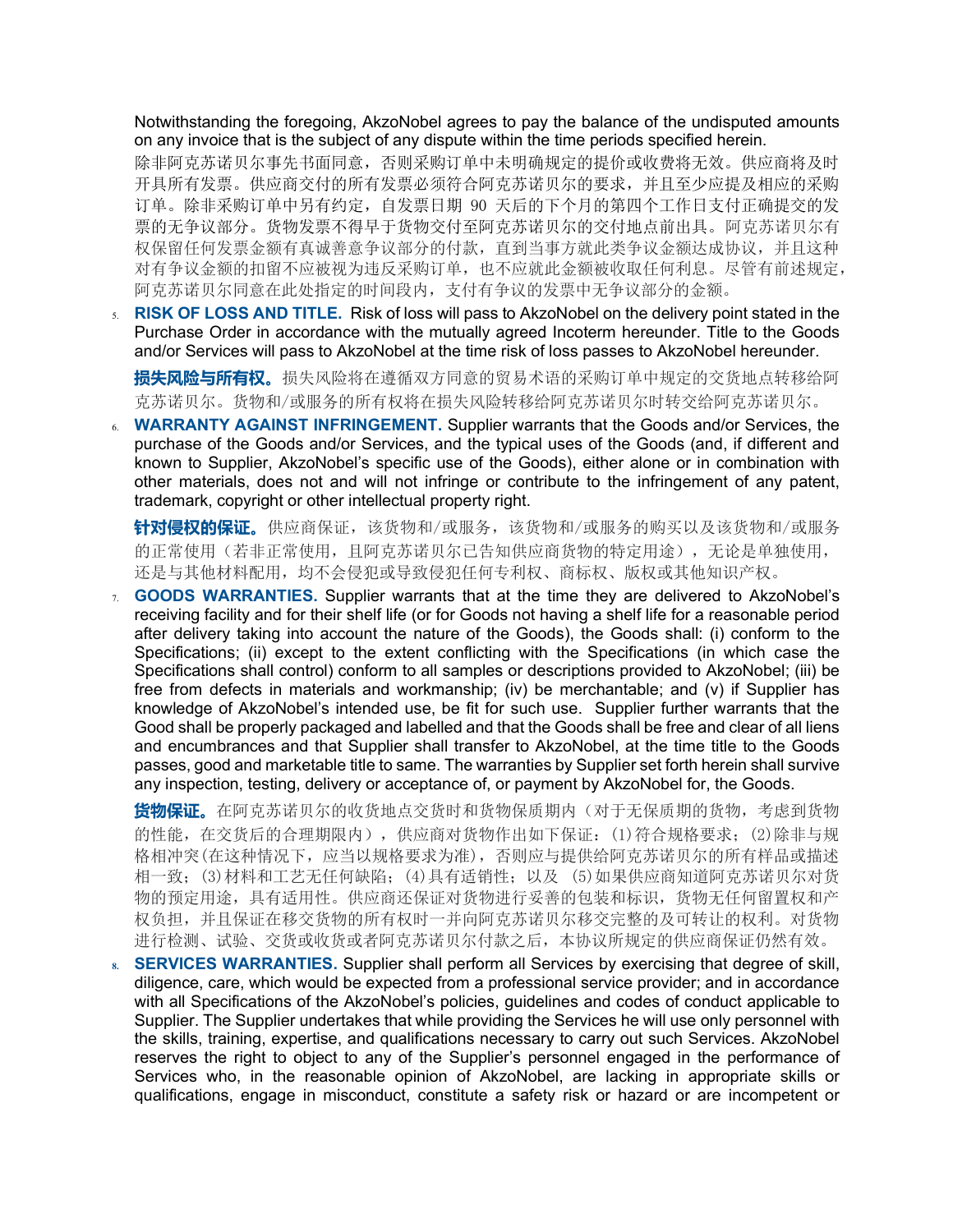negligent, and the Supplier shall promptly remove such personnel from the performance of any Services upon receipt of such notice, and shall not re-employ the removed person in connection with the Services without the prior written consent of AkzoNobel.

服务保证。供应商应通过行使一个专业服务提供商期望的技能,勤奋和谨慎程度来执行所有服务; 并遵守阿克苏诺贝尔适用于供应商的政策,准则和行为准则的所有规范。供应商承诺,在提供服务 时,他只会使用具有执行此类服务所需的技能、培训、专业知识和资格的人员。如阿克苏诺贝尔合 理认为供应商人员缺乏适当的技能或资格、行为不当、构成安全风险或危害或不称职或疏忽大意, 阿克苏诺贝尔有权对任何从事服务执行工作的供应商人员提出异议,供应商应在收到此类通知后立 即将其从服务执行中撤职,未经阿克苏诺贝尔事先书面同意,不得在服务相关事项中重新雇用被撤 职人员。

9. COMPLIANCE WITH LAWS, RESPONSIBLE CARE®. Supplier shall comply with, and Supplier represents and warrants that all Goods delivered to AkzoNobel are in compliance with, and were manufactured, packaged, labelled, shipped and sold in compliance with, the requirements of the Responsible Care® Global Charter and all applicable laws. Without limiting the generality of the foregoing, Supplier shall at all times comply with the AkzoNobel Business Partner Code of Conduct as published at the date of ordering on www.akzonobel.com, all applicable laws, rules, regulations and statutory requirements that from time to time come into force that relate to labor and employment, safety, the environment, competition, anti-corruption and bribery and export controls and sanctions. Supplier, at its own expense, shall obtain and maintain all certifications, authorisations, licences and permits necessary to conduct its business and perform its obligations under these Purchase Order.

道守法律,责任关怀®。供应商应当遵守,并且供应商声明和保证交付给阿克苏诺贝尔的所有货物, 以及该货物的制造、包装、标识、运输和出售均符合《责任关怀®全球宪章》和所有适用法律的要 求。在不限制前述一般性的情况下,供应商在任何时候应遵守订单发布之时在 www.akzonobel.com上的阿克苏诺贝尔商业伙伴行为准则,所有不时生效的法律、法规、规章和法 定要求的与劳工和雇用、安全、环境、竞争、反腐败和贿赂、出口控制和制裁有关的法律(统称 "法律")。供应商应自担费用地获取和持有按照采购订单开展业务及履行其义务所需的全部证书、 授权、许可和批准。

COMPLIANCE WITH REACH POST-BREXIT: It is a material condition that all deliveries to AkzoNobel under the Purchase Order must comply with (i) the EU REACH regulation (EC 1907/2006), and where Supplier is not the EU-27 manufacturer or importer Supplier is obliged to ensure that all substances delivered are registered by another actor in the supply chain based in the EU; and (ii) the draft UK-REACH regulations as set out in the Draft Statutory Instrument 2019 No. 000 (currently titled the REACH etc. (Amendment etc.) (EU Exit) Regulations 2019) should they be enacted and brought into force, or any other alternate UK Instrument or legislation in force in the UK which may apply to the goods stated on this purchase order, and Supplier shall ensure at no cost to us that the substances of the goods will be timely notified to, and registered with, the appropriate UK Authorities as prescribed by such Instruments or legislation, and that the goods further will be in accordance with the requirements of any such Instruments or legislation.

遵守英国脱欧后规定。作为一个重要条件:所有在采购订单项下向阿克苏诺贝尔的交付都必须遵守 (1) 欧盟 REACH 法规(EC 1907/2006),如果供应商不是 EU-27 制造商或进口商,则供应商有义务 确保所交付的所有物质均己在欧盟供应链中的另一方进行注册; (2) 法规草案 2019 第 000 号 (当 前标题为 REACH 等(修正案等)(EU 出口)法规 2019)中的 UK-REACH 法规草案, 如颁布或生效, 或在英国生效的可能适用于此采购订单上所述货物的任何其他替代性的英国文书或法规。供应商应 确保在不让我方产生费用的前提下,按照上述文书或法律的规定,将货物的物质及时通知适当的英 国当局并进行注册,货物将进一步符合此类文书或法律的要求。

10. **INSPECTION AND REJECTION.** The Goods and/or Services (as applicable) are subject, at AkzoNobel's discretion, to inspection and testing by AkzoNobel before or after delivery. AkzoNobel's inspection, receipt and payment for Goods and/or Services shall not be deemed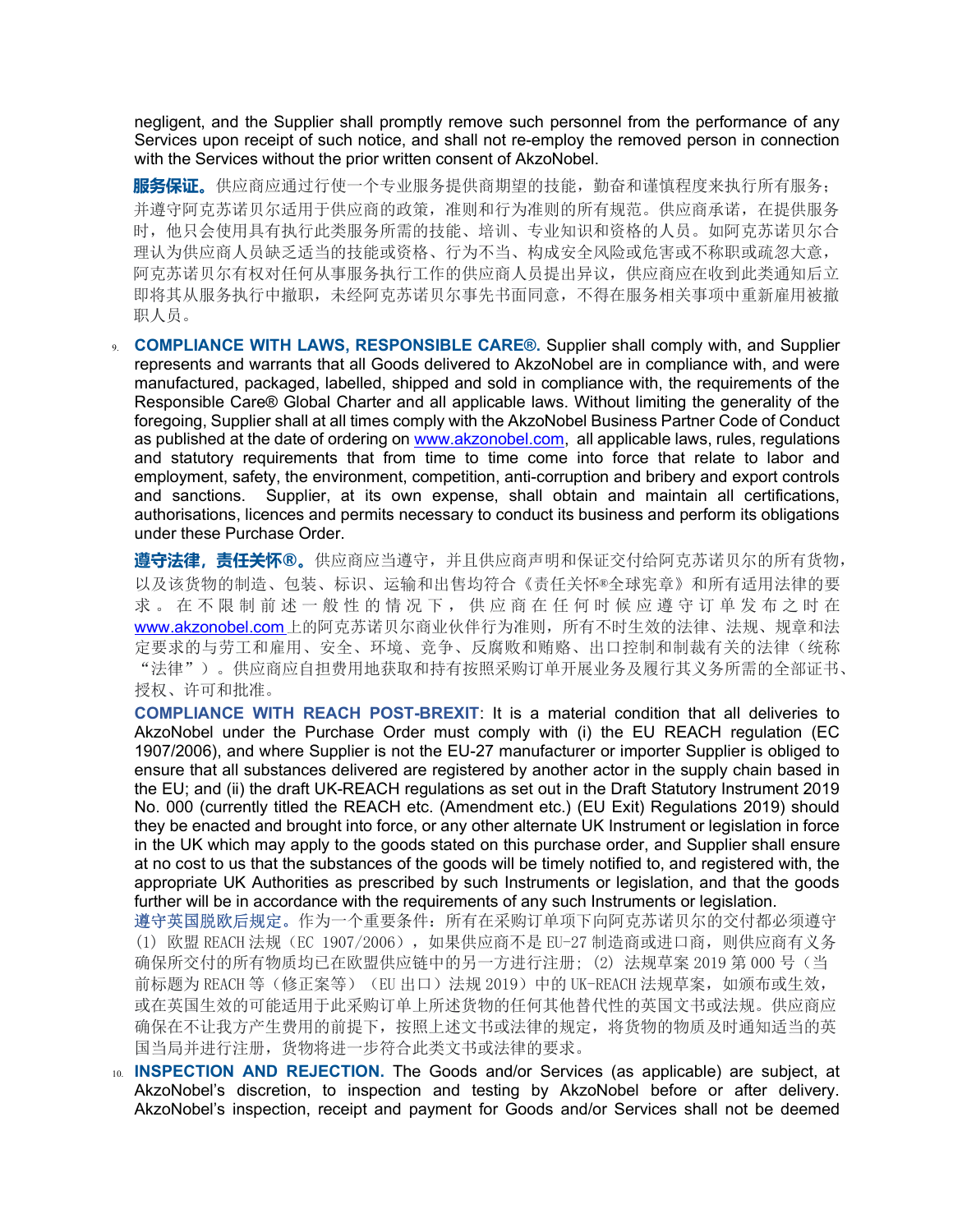acceptance thereof by AkzoNobel. At its sole discretion, AkzoNobel may retain or reject nonconforming Goods. In the case of rejected Goods, AkzoNobel may, at Supplier's risk and expense, ship the Goods to Supplier and Supplier shall accept their return and, at AkzoNobel's option, Supplier shall (i) refund the purchase price (or if the price has not been paid issue a credit for the purchase price) of the Goods or (ii) promptly provide replacement conforming Goods. In the case AkzoNobel elects to retain non-conforming Goods, Supplier shall issue a partial refund or credit of the purchase price to AkzoNobel, as determined by good faith negotiations between the parties. Whether non-conforming Goods are retained or rejected, Supplier shall, promptly following AkzoNobel's demand, reimburse AkzoNobel for all costs, losses, damages, and expenses incurred by AkzoNobel with respect to such Goods. Any right exercised by AkzoNobel hereunder shall not be in limitation of any rights which AkzoNobel may have under these Terms and Conditions or under applicable law.

检查与拒收。在交货前后,阿克苏诺贝尔可根据自己的决定对货物和/或服务(如适用)进行检查 和测试。阿克苏诺贝尔对货物和/或服务的检查、收货和付款不得视为阿克苏诺贝尔对货物和/或服 务的接受。阿克苏诺贝尔可根据自己的决定留下或拒收不合格货物。如果拒收货物,阿克苏诺贝尔 可将货物运送给供应商并由供应商承担相关的风险和费用,供应商应当接受退货;按照阿克苏诺贝 尔作出的选择,供应商应:(1) 向阿克苏诺贝尔退还货物的采购价款(如果阿克苏诺贝尔尚未付款, 由供应商退还购买价款的信用额),或者(2)立即将短缺的合格货物补齐。如果阿克苏诺贝尔选择 将不合格货物留下,供应商应当按照双方经真诚协商所作的决定,向阿克苏诺贝尔退还部分采购价 款或部分信用额。无论不合格货物被留下还是被拒收,供应商都应立即按照阿克苏诺贝尔的要求, 偿付阿克苏诺贝尔所产生的与此类货物有关的所有成本、损失、损害和费用。阿克苏诺贝尔按照本 条款所行使的任何权利均不限制阿克苏诺贝尔按照本条款和条件或适用的法律所享有的任何权利。

In the case of rejected Services, Supplier shall (i) refund the purchase price (or if the price has not been paid issue a credit for the purchase price) of the Services or (ii) promptly provide services to replace the non-conforming ones at no additional cost.

对于被拒绝的服务,供应商应(1)退还服务的采购价款(或如果尚未支付价格,则退还采购价款 的信用额), 或(2)立即提供服务以替换不合格的服务, 且无需额外费用。

11. **SUPPLIER'S INDEMNITY.** Supplier shall fully defend, indemnify and hold harmless AkzoNobel and its affiliates, and their respective, officers, directors, employees, successors, assigns, contractors, customers, distributors, resellers, agents and representatives (the "Indemnified Parties") from and against any and all claims, lawsuits, damages, costs, losses, fines, penalties, legal fees and expenses ("Claims") resulting from or arising out of Supplier's negligence or breach of the Purchase Order and these Terms and Conditions (including without limitation any warranty) or any defects in the Goods or non-conformity of the Services .

供应商的赔偿。供应商应当为阿克苏诺贝尔及其关联公司及其各自的职员、董事、员工、继任者、 受让人、承包商、客户、经销商、转售商、代理商和代表(统称"被赔偿方")提供全力的辩护、 赔偿和保护,使其免受因供应商的过失、违反采购订单及本条款和条件(包括但不限于违反任何保 证)或任何货物缺陷或服务不合格所导致的任何及全部的索赔、诉讼、损害、成本、损失、罚金、 处罚、法律费用和开支(统称"索赔")。

12. SET OFF. AkzoNobel may set off any loss, damage, liability or claim that AkzoNobel or any of its affiliates may have against Supplier against any performance or payment due to Supplier under the Purchase Order.

抵销。阿克苏诺贝尔可以利用采购订单规定的任何履约或付款义务来抵消其或其任何关联公司可能 给供应商造成的任何损失、损害、债务或索赔。

13. REMEDIES. The remedies reserved herein by AkzoNobel are cumulative and are in addition to any other or further remedies provided in law or equity. No waiver of any breach by AkzoNobel or any delay by AkzoNobel in the enforcement of any Purchase Order or any provision of these Terms and Conditions shall constitute a waiver of any other prior, concurrent or subsequent breach of the same or any other provision of the Purchase Order or these Terms and Conditions.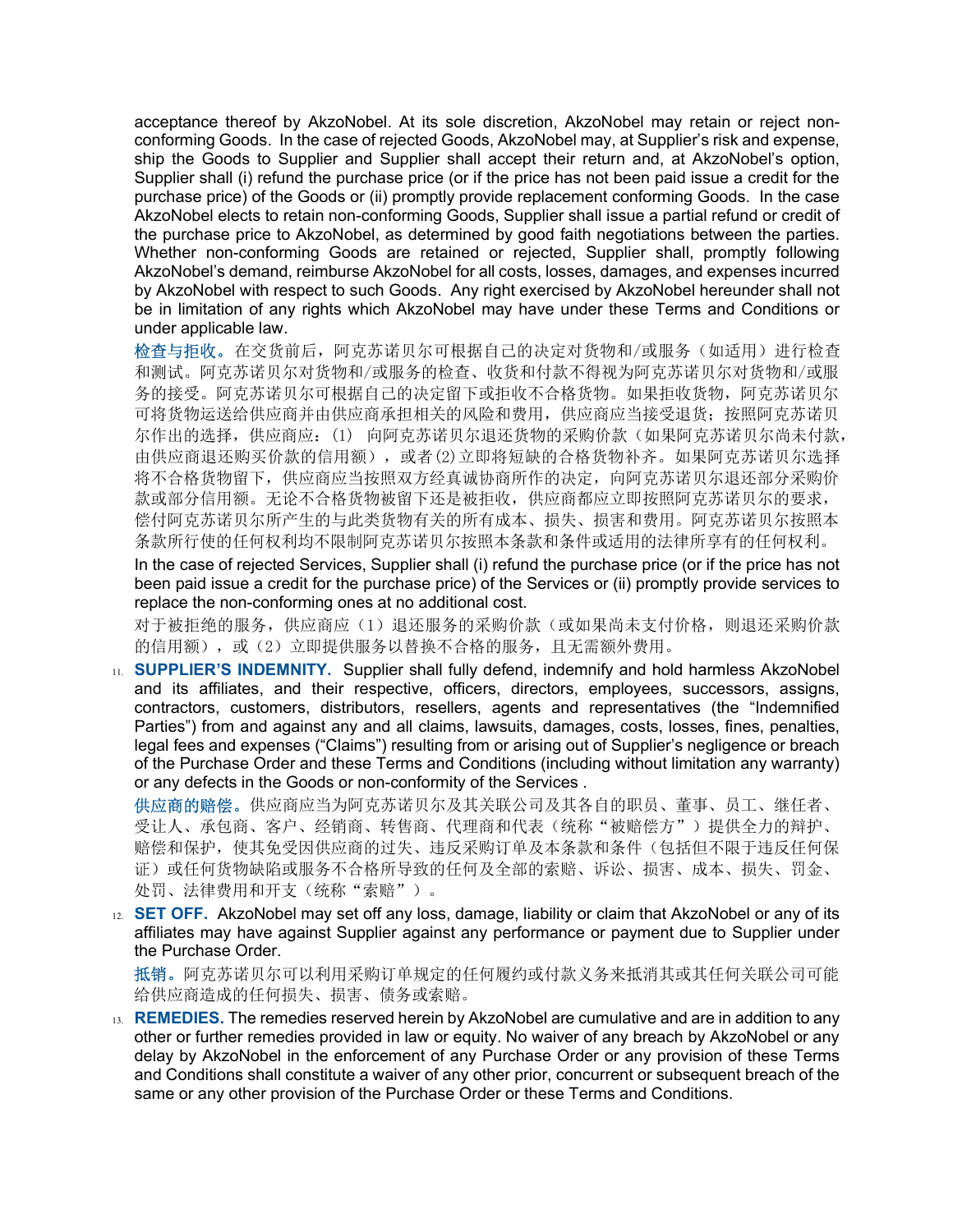补救。阿克苏诺贝尔依据本协议享有的补救权利是可以累积的,除此以外,还享有法律或平衡法所 规定的其他补救权利。阿克苏诺贝尔豁免任何违约行为或阿克苏诺贝尔延期执行任何采购订单或本 条款和条件的任何规定方面均不构成对任何其他先前、同时或随后违反采购订单或本条款和条件的 相同或任何其他规定的放弃。

14. SAFETY. If any of Supplier's employees, agents, or representatives ("Supplier Personnel") enter upon AkzoNobel's premises Supplier shall ensure that such Supplier Personnel abide by and follow all applicable laws and all health, safety, and other rules and regulations established by AkzoNobel. Supplier shall be fully responsibility for the conduct of Supplier Personnel while on AkzoNobel's premises. Supplier shall fully indemnify and hold harmless the Indemnified Parties from all Claims resulting from or arising out of any bodily injury or death to any of Supplier Personnel sustained upon AkzoNobel premises.

安全性。如果供应商的员工、代理商或代表(统称"供应商人员")进入阿克苏诺贝尔的场所,供 应商应确保上述供应商人员遵守所有法律以及阿克苏诺贝尔制定的所有健康、安全和其他规则和规 定。供应商应当对供应商人员在阿克苏诺贝尔场所的行为负全责。供应商应当向被赔偿方提供保护 并作出全面补偿,使被赔偿方免受因供应商人员在阿克苏诺贝尔场所逗留期间的任何人身伤害或死 亡所导致的任何索赔。

15. LIMITATION OF LIABILITY. Except for damages that are the result of the gross negligence or wilful misconduct of a party, in no event will AkzoNobel be liable to the other party or any other person for any indirect, incidental, consequential, or punitive damages, including any lost profits, data, goodwill, or business opportunity for any matter relating to the Purchase Order or these Terms and Conditions.

责任限制。除因一方的重大过失或故意的不当行为而造成的损害外,阿克苏诺贝尔在任何情况下均 不对另一方或任何其他人承担任何间接,偶然,后果性或惩罚性的损害赔偿,包括任何利润损失, 数据,商誉或与采购订单或本条款和条件相关的任何商机。

16. FORCE MAJEURE, ALLOCATION. Neither Party will be liable in any respect for failure to perform its obligations under the Purchase Order if prevented by war (declared or undeclared), national emergency, fire, flood, windstorm or other act of God, order or act of any government, whether foreign, national or local, whether valid or invalid, or any other cause of like or different kind beyond the control of the affected Party (each a "Force Majeure"). During any period of shortage due to a Force Majeure, Supplier shall allocate its available supply of Goods such that, on a percentage basis, the reduction in the quantity of Goods available for AkzoNobel is no greater than the overall reduction in Goods available for sale by Supplier. In the event that the duration of a Force Majeure exceeds sixty (60) days or is reasonably expected to exceed sixty (60) days, AkzoNobel may terminate the Purchase Order, without liability, by giving written notice of termination to Supplier.

不可抗力、分配。如果由于战争(无论是否宣战),国家紧急情况,火灾,洪水,暴风或其他天灾, 或者任何政府(无论是外国、本国或当地政府,也无论是否有效)的法令或行为,或受影响方无法 控制的任何其他类似原因或其他原因(分别称为"不可抗力")而导致无法履行采购订单项下的义 务,任何一方均不承担责任。在不可抗力导致的短缺期内,供应商应当对其可供应的货物进行分配, 使可供应给阿克苏诺贝尔的货物数量的按比例减少幅度不大于供应商可销售货物的减少幅度。如果 不可抗力的持续时间超过六十(60)天或经合理预测将超过六十(60)天,那么阿克苏诺贝尔可以 通过向供应商发送书面通知来终止采购订单并且不承担任何责任。

17. CONFIDENTIALITY. All data or information obtained by Supplier from or concerning AkzoNobel, whether obtained verbally, in writing or otherwise shall be and shall remain the property of AkzoNobel. Supplier shall not disclose said information to any third party, shall use said information solely for the purpose of performing these Terms and Conditions and shall make said information available only to such of its personnel as have a need to know said information for said purpose. Supplier shall not disclose or refer to any part of the Purchase Order in any external communication or in any publication without the prior written consent of AkzoNobel. Neither Supplier nor any of its affiliates shall in any way use or cause to be used the name or mark AkzoNobel, or any AkzoNobel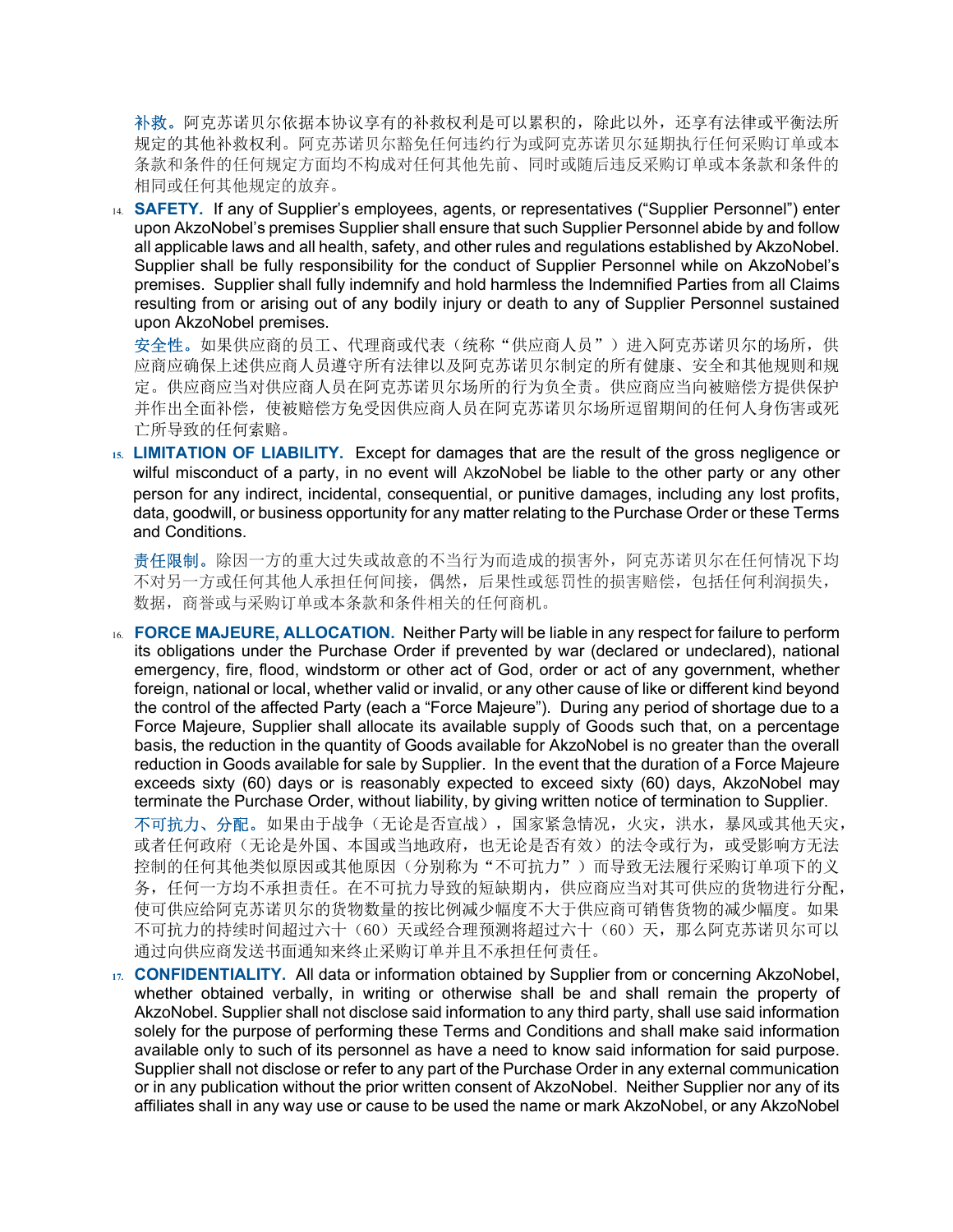logo or trademark or any mark or name resembling them for any purpose including but not limited to advertisements, sales promotion materials or publications of any kind without the prior written consent of AkzoNobel. Supplier shall not advertise or publish that Supplier does business with AkzoNobel without the prior written consent of AkzoNobel.

机密性。供应商从阿克苏诺贝尔获取的(无论是通过口头、书面,还是其他方式获取的)或者与阿 克苏诺贝尔有关的所有数据或信息均为阿克苏诺贝尔的财产。供应商不得向任何第三方披露上述信 息,只能将上述信息用于履行本条款和条件的目的,并且只能向需要获知并用于上述目的的人员提 供此类信息。在任何外部通讯或出版物中,事先未经阿克苏诺贝尔书面同意,供应商不得披露或提 及采购订单的任何部分。在任何情况下,事先未经阿克苏诺贝尔书面同意,供应商或其任何关联公 司不得以任何方式或出于任何目的使用或导致使用阿克苏诺贝尔的任何名称或标识、标志、商标或 与之相类似的任何标识或名称,包括但不限于任何广告、促销材料或出版物。事先未经阿克苏诺贝 尔书面同意,供应商不得宣传或发布其与阿克苏诺贝尔开展业务的消息。

18. **TERMINATION.** Notwithstanding the duration of the Purchase Order, AkzoNobel may cancel the Purchase Order upon written notice to Supplier with immediate effect if (i) there is a change in the management, ownership or control of Supplier; (ii) Supplier commits a material breach of the Purchase Order or these Terms and Conditions or (iii) Supplier enters into liquidation (whether voluntary or compulsory) except a solvent voluntary liquidation for the purposes only of reconstruction or amalgamation, or has a receiver and/or manager, administrator or administrative receiver appointed of its undertaking or any part thereof, or a resolution is passed or a petition presented to any court for the winding-up of Supplier or for the granting of an administration order in respect of Supplier, or if Supplier suffers any event or step analogous to the steps and events set out in the foregoing in any jurisdiction. No cancellation will relieve Supplier of any breach of the Purchase Order.

终止。尽管规定了有效期,但在下列情况下,阿克苏诺贝尔可以书面通知的方式告知供应商取消采 购订单并立即生效:(1) 供应商的管理层、所有权和控制权出现变动;(2) 供应商实质性地违反了 采购订单或本条款;或 (3) 供应商进入清算程序(无论是主动或被动),仅出于重组或合并目的 的有偿债能力的主动清算除外,或者为企业或企业的任何部分指定了接收人和/或管理人、行政接 管人,或者就供应商破产停业或颁布与供应商有关的行政命令通过决议或提交法院申请,或者供应 商在任何司法管辖区遭受与上述事件和措施相同的事件或措施。即使采购订单取消,供应商仍需承 担其违反采购订单的责任。

19. **ASSIGNMENT AND SUBCONTRACTING.** Supplier may not delegate, assign, transfer, grant any security interest over, hold on trust or deal in any other manner with the benefit of all or any part of the Purchase Order, nor sub-contract or novate any or all of its obligations under the Purchase Order without prior written consent from AkzoNobel. AkzoNobel may assign, transfer, hold on trust or deal in any other manner with the benefit of all or any part of the Purchase Order, or sub-contract or novate any or all of its obligations under the Purchase Order without Supplier's consent.

转让和转包。 事先未经阿克苏诺贝尔书面同意,供应商不得委托、让予、转让、授予任何担保权 益、托管或以任何其他方式处置采购订单的全部或部分利益,也不得转包或移交采购订单项下的任 何或全部义务。在未经供应商同意的情况下,阿克苏诺贝尔可以让予、转让、授予任何担保权益、 托管或以任何其他方式处置采购订单的全部或部分利益或转包/移交采购订单项下的任何或全部义 务。

20. NO THIRD-PARTY BENEFICIARIES. Nothing in the Purchase Order and these Terms and Conditions will confer any benefit or right upon any third party except for the Parties' successors or permitted assignees.

无第三方受益人。除双方的继承人或获得允许的受让人之外,采购订单和本条款的任何条款均不会 向任何第三方授予任何利益或权利。

21. RELATIONSHIP OF THE PARTIES. Nothing in the Purchase Order and these Terms and Conditions and no action taken by the Parties under the Purchase Order and these Terms and Conditions will constitute a partnership, joint venture or agency relationship between the Parties.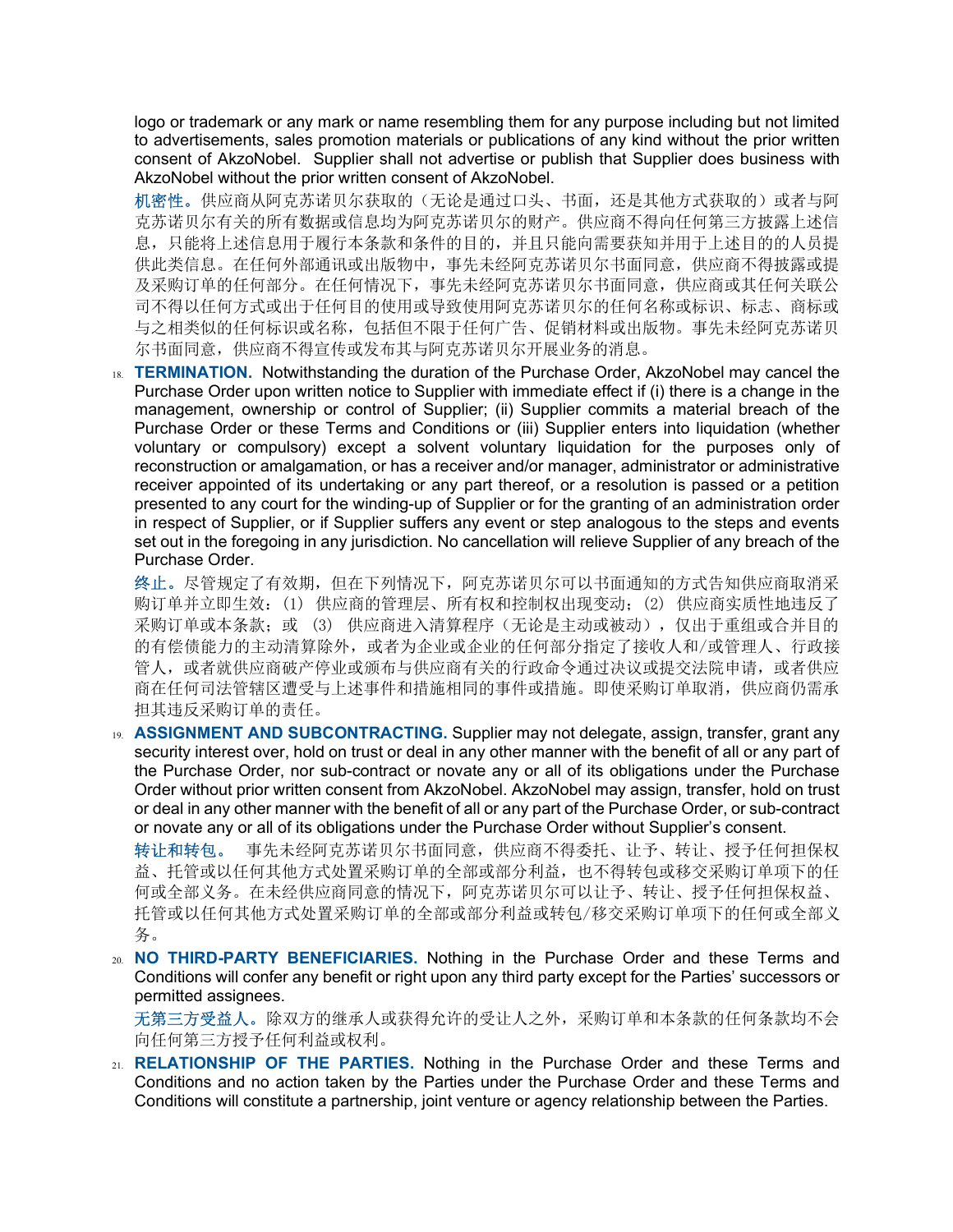双方的关系。不得将采购订单和条款和条件或双方依据采购订单和本条款和条件采取的任何行为视 为双方之间建立伙伴、合资或代理关系。

22. COUNTERPARTS. These Terms and Conditions may be executed in any number of counterparts, and by the Parties on separate counterparts, but will not be effective until each Party has executed at least one counterpart. Each counterpart will constitute an original of these Terms and Conditions, but all the counterparts together will constitute but one and the same contract.

副本。本条款和条件可以签署任意数量的副本并由双方在每一份副本上签字,经双方在至少一份副 本上签字之后,本条款方才生效。每一份副本都将被视为本条款和条件的原件,而所有这些副本共 同构成同一份合同。

23. COSTS AND EXPENSES. Each Party will pay its own costs relating to the negotiation, preparation, execution and performance of these Terms and Conditions.

费用与开支。双方应各自支付与本条款和条件的协商、准备、签署和履行有关的费用。

24. **ENTIRE AGREEMENT.** Without prejudice to Clause 1 above, The Parties may use Purchase Orders, releases, acknowledgements or other forms in connection with the purchase of Goods and/or Services under these Terms and Conditions. Each Party acknowledges that, in entering into these Terms and Conditions, it has not relied on any statement, representation, warranty or contract of the other Party other than as expressly contained in these Terms and Conditions. 完整协议。在不影响上述第 1 条的前提下,双方可以根据本条款和条件在购买货物和/或服务时使

用采购订单,发布,确认或其他形式。双方确认,在签署本条款和条件时并未依赖本条款和条件未 明确包含的另一方所作的任何声明、陈述、保证或同意。

25. AMENDMENTS. Any amendment of or variation to these Terms and Conditions must be in writing and signed by authorized representative(s) of both Parties. 修改。对本条款和条件进行的任何修改或变更必须采用书面方式并由双方授权代表签字。

 $26.$  WAIVER. No failure or delay by either Party in exercising any right or remedy provided under these Terms and Conditions or by law will constitute a waiver of that or any other right or remedy, nor will any single or partial exercise of any right or remedy preclude any other or further exercise of it or the exercise of any other right or remedy. No waiver under these Terms and Conditions is effective unless it is in writing and signed by authorized representative(s) of both Parties.

弃权。任何一方未能或延迟行使本条款和条件或法律授予的任何权利或补救权,均不构成对此等权 利或任何其他权利或补救权的放弃,而且任何单独地或部分地行使任何权利或补救权,均不会妨碍 进一步行使该权利或任何其他权利或补救权。除非由双方授权代表签订书面协议,否则本条款和条 件项下的任何弃权均无效。

27. **SEVERABILITY.** If any provision in the Purchase Order or these Terms and Conditions, for any reason, is invalid, illegal or unenforceable, in whole or in part, in any jurisdiction, such invalidity, illegality or unenforceability will not affect any other provision of these Terms and Conditions or invalidate or render unenforceable such provision in any other jurisdiction. Upon a determination that any provision is invalid, illegal or unenforceable, the Parties will negotiate in good faith to modify these Terms and Conditions to effect the original intent of the Parties as closely as possible in a mutually acceptable manner in order that the transactions contemplated herein are consummated as originally contemplated to the greatest extent possible.

可分割性。 如果采购订单和本条款任何条款的全部或任何部分出于任何原因在任何司法管辖区内 无效、不合法或无法执行,那么此类无效、不合法或无法执行性不会对本条款和条件的任何其他条 款构成影响或导致该条款在任何其他司法管辖区内无效或无法执行。一旦确定任何条款无效、不合 法或无法执行,双方应通过真诚的协商来修改本条款和条件,以双方都接受的方式尽可能地实现双 方的初始意愿,以便尽最大可能地依照初始意愿完成本条款拟进行的交易。

28. **NOTICES.** All notices provided in connection with these Terms and Conditions will be in writing and will be deemed to have been given (a) when delivered by hand; (b) when delivered if sent by an internationally recognized commercial courier; (c) on the third  $(3<sup>rd</sup>)$  day after the first post-mark of the sender's postal service if sent by first class mail, postage prepaid (return receipt requested,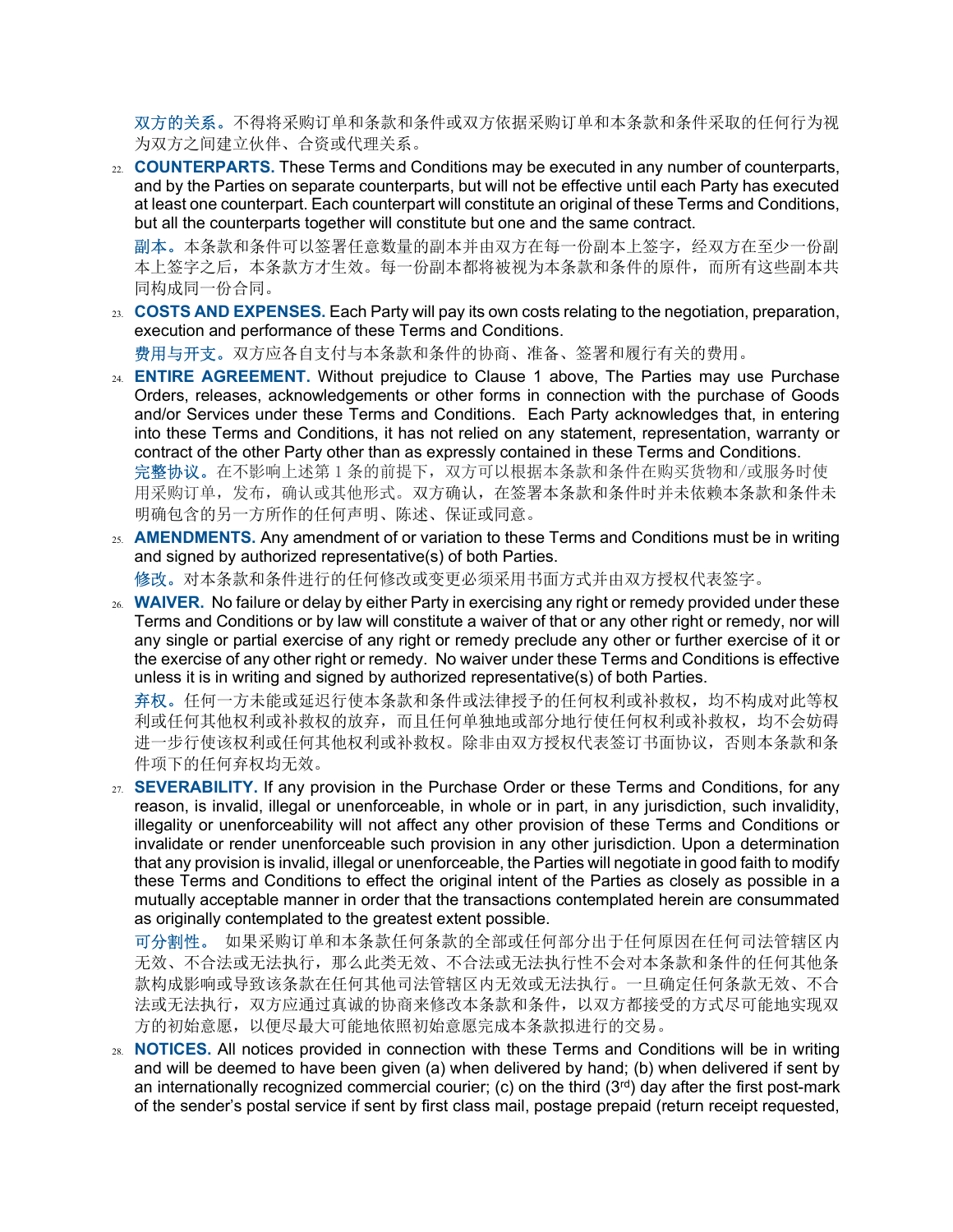if available). The notices must be sent to the respective Parties at the address of the contact person set forth in the "Description of the Parties" (or at such other address for a Party as will be specified in a notice given in accordance with this Section).

通知。所发送的与本条款和条件有关的所有通知必须采用书面形式并在下列情况下被视为已送达: (a) 由专人递送;(b) 由国际知名的快递公司寄送;或者(c)若是使用普通信件、邮资预付信件 (要求附回收据,如有),在发件人的邮局加盖首个邮戳之日后的第三(3)日被视为送达。通知必 须发送至"当事方说明"中所载明的当事方的地址(或按照本部分的要求而发送的通知中载明的一 方其他此类地址)。

29. HEADINGS. All headings and titles in these Terms and Conditions are inserted for convenience only and are not a part of these Terms and Conditions and will not affect the interpretation of these Terms and Conditions.

标题。本条款和条件插入的所有标题和题目仅出于方便之目的,不属于本条款和条件的组成部分并 且对本条款和条件的解释不构成影响。

30. **ANNOUNCEMENTS.** Unless otherwise required by law, a court or any governmental or regulatory authority, no announcement concerning the transaction contemplated by these Terms and Conditions or any ancillary matter will be made by either Party without the prior written consent of the other Party. In cases where an announcement is required by law, a court or any governmental or regulatory authority, the Party concerned will take all such steps as may be reasonable and practicable in the circumstances to agree to the contents of such announcement with the other Party before making such announcement.

公告。除非法律、法院或任何政府或监管机构另有要求,否则事先未经另一方书面同意,任何一方 均不得发表与本条款和条件所述交易或附带事宜有关的任何公告。如果按照法律、法院或任何政府 或监管机构的要求发布公告,相关的一方应在发表此类公告之前,采取一切合理且可行的措施与另 一方商定此类公告的内容。

31. **LANGUAGE.** These Terms and Conditions is drafted in the English language. If these Terms and Conditions has been translated into multiple languages, the English language text will prevail. Each notice, demand, or other communication under or in connection with these Terms and Conditions must be in English or accompanied by an English translation and certified by an officer of the Party giving notice to be accurate.

语言。本条款和条件使用英语进行起草。如果本条款和条件被翻译成多种语言版本,应当以英语版 本为准。与本条款和条件有关的所有通知、要求或其他通信都必须使用英语撰写或附有经通知发送 方认证为准确的英语译文。

32. **INTERPRETATION.** These Terms and Conditions will be construed without regard to any presumption or rule requiring construction or interpretation against the Party drafting an instrument or causing any instrument to be drafted. In these Terms and Conditions: (i) a person includes a natural person, corporate or unincorporated body (whether or not having separate legal personality) and that person's personal representatives, successors and assigns; (ii) words in the singular include the plural and vice versa; (iii) a reference to one gender includes the other gender; (iv) any reference to a "day" means a period of twenty-four (24) hours running from midnight to midnight and any reference to "business day" means a day other than a Saturday, Sunday or public holiday in the city in which the address of the AkzoNobel contact identified in these Terms and Conditions is located; and (v) any references to times of day are to the time of day in the city in which the address of the AkzoNobel contact identified in these Terms and Conditions is located.

解释。在理解本条款和条件时,不考虑对起草文件或导致文件被起草的一方的、需要理解或解释的 任何推定或规则。在本条款和条件中:(1)人包括自然人、法人或非法人团体(无论是否拥有独立 的法律人格)和该人的个人代表、继承人和受让人;(2)单数词包含复数含义,反之亦然;(3)所提 到的某种性别同时包含另一种性别;(4)所提到的"一天"是指从午夜到第二天午夜的二十四(24) 小时,并且提到的"工作日"是指除星期六、星期日或本条款和条件所认定的阿克苏诺贝尔的地址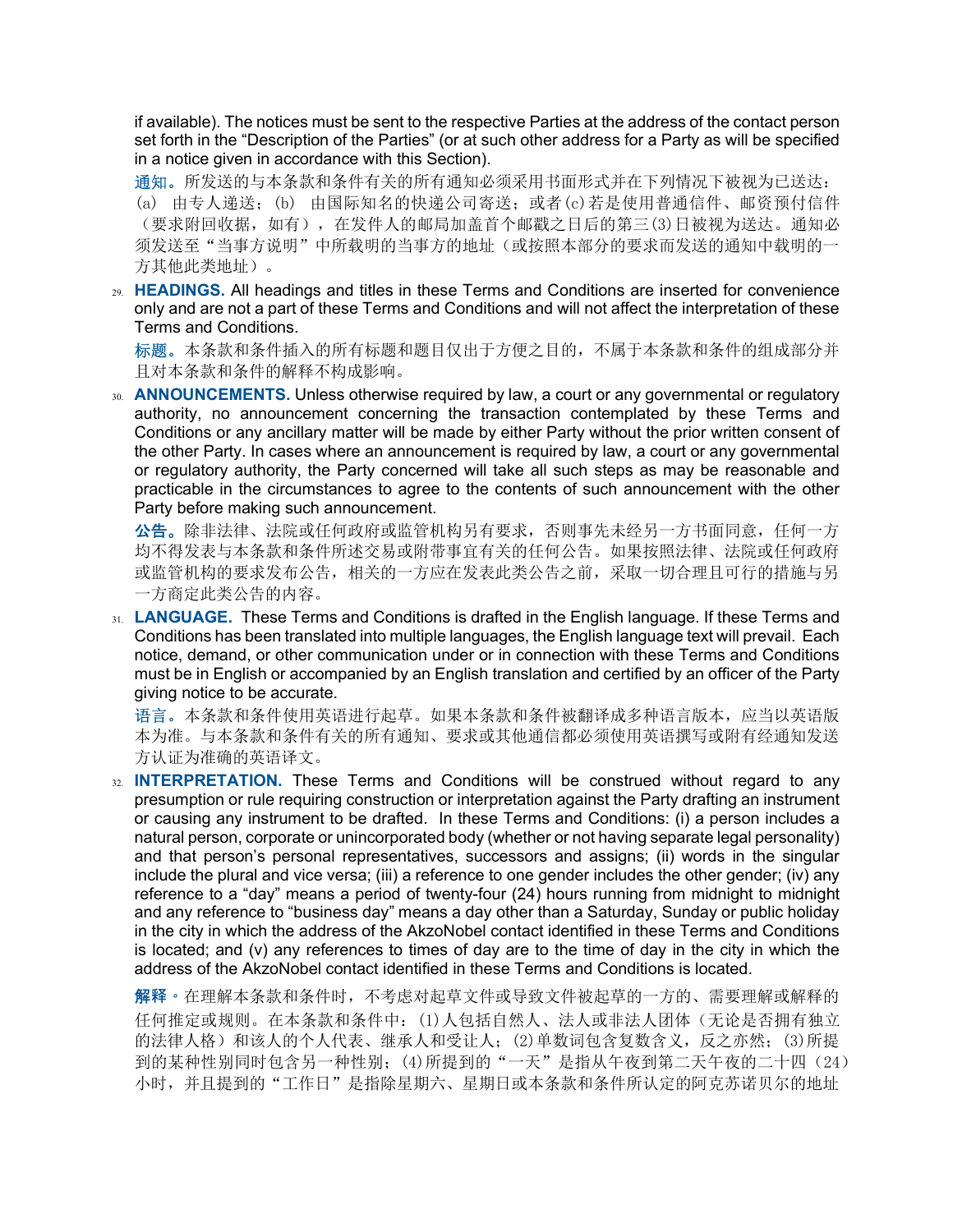所在城市的公共假期之外的一天;并且(5)所提到的某一天的时间是指本条款和条件所认定的阿克 苏诺贝尔的地址所在城市某一天的时间。

33. SURVIVAL. No termination, completion, termination, expiration or cancellation of these Terms and Conditions or any Purchase Order shall terminate or extinguish any rights or remedies of AkzoNobel, including all warranties and indemnities provided by Supplier, all of which shall survive.

存续。本条款和条件或任何采购订单的终止、完成、结束、期满或取消,不会导致阿克苏诺贝尔的 任何权利或补救权(包括供应商作出的所有保证和赔偿)的终止或取消,所有上述权利将继续有效。

34. LAW AND DISPUTE RESOLUTION. The Purchase Order and these Terms and Conditions and all disputes arising out of or relating in any way to performance under the Purchase Order and these Terms and Conditions, including disputes involving the parent company, subsidiaries or affiliates of any party to the Purchase Order and these Terms and Conditions, will be governed by the laws of the country and, if applicable, state or province, in which AkzoNobel's address (as stated on the first page of the Purchase Order) is located, excluding always the United Nations Convention of Contracts for the International Sale of Goods and any choice of law rules that direct the application of the law of any other jurisdiction. Any dispute arising under or relating to the Purchase Order and these Terms and Conditions will be resolved in the following manner. Either party may institute the dispute resolution process by sending to the other a notice of the dispute (the "Dispute Notice"), stating the nature of the dispute and the Party's position in reasonable detail. The other Party shall, within fifteen (15) days of the date of the Dispute Notice, respond in writing (the "Dispute Response") stating the responding Party's position with respect to the dispute in reasonable detail. Within thirty (30) days of the date of the Dispute Response senior representatives of the Parties shall meet in good faith and attempt to resolve the dispute. If they are unable to resolve the dispute within sixty (60) days of the date of the Dispute Response, either Party may bring suit in the courts (federal, national, state, provincial or local) having jurisdiction over the subject matter of the dispute that are located in the city in which AkzoNobel's address (as stated on the first page of the Purchase Order) is located. (Provided, however, that if no court having jurisdiction over the subject matter of the dispute is located in such city, suit may be brought in the court (federal, national, state, provincial or local) having jurisdiction over the subject matter of the dispute closest to such city.) Each Party consents and agrees to the jurisdiction and venue of such courts and agrees that all disputes arising out of or relating in any way to performance under the Purchase Order and these Terms and Conditions, including disputes involving the parent company, subsidiaries or affiliates of any Party to the Purchase Order and these Terms and Conditions which are not resolved by agreement of the Parties shall be resolved exclusively in such courts and those courts having appellate level review over the decisions and rulings of such courts.

法律和争端解决。除《联合国国际货物销售合同公约》和指导应用任何其他司法管辖区法律的任何 法律选择规范以外,采购订单和本条款的以及因履行采购订单和本条款导致的或与履行本条款有关 的所有争端(包括与采购订单和本条款任何一方的母公司、子公司或关联公司有关的争端)均受阿 克苏诺贝尔的地址(如采购订单第一页所述)所在的国家、州或省(如适用)的法律管辖。采购订 单和本条款引发的或与之相关的任何争端都应采取如下方式解决。通过向另一方发送关于争端的通 知(简称"争端通知")并尽可能详细地说明争端的性质和自己的见解的方式,任何一方都可以发 起争端解决流程。 在收到争端通知的十五(15)日内,另一方应当作出书面响应,尽可能详细地 说明自己对争端的见解(简称"争端响应")。在争端响应后的三十(30)日内,双方的高级代表 应当本着诚意进行会晤并努力解决该争端。如果无法在争端响应后的六十(60)日内解决争端,任 何一方可以向阿克苏诺贝尔地址(如采购订单第一页所述)所在城市的对争端事由拥有司法管辖权 的法院(联邦、国家、州、省或本地)提起诉讼。(然而,如果对 T 争端事由拥有司法管辖权的法 院不位于上述城市,那么可以向离该城市最近的对争端事由拥有司法管辖权的联邦、国家、州、省 或本地法院提起诉讼。)双方同意并就此类法院的司法管辖权和地点达成一致,并且同意由于以任 何方式履行采购订单和本条款所引发的或相关的所有争端(包括涉及采购订单和本条款任何一方的